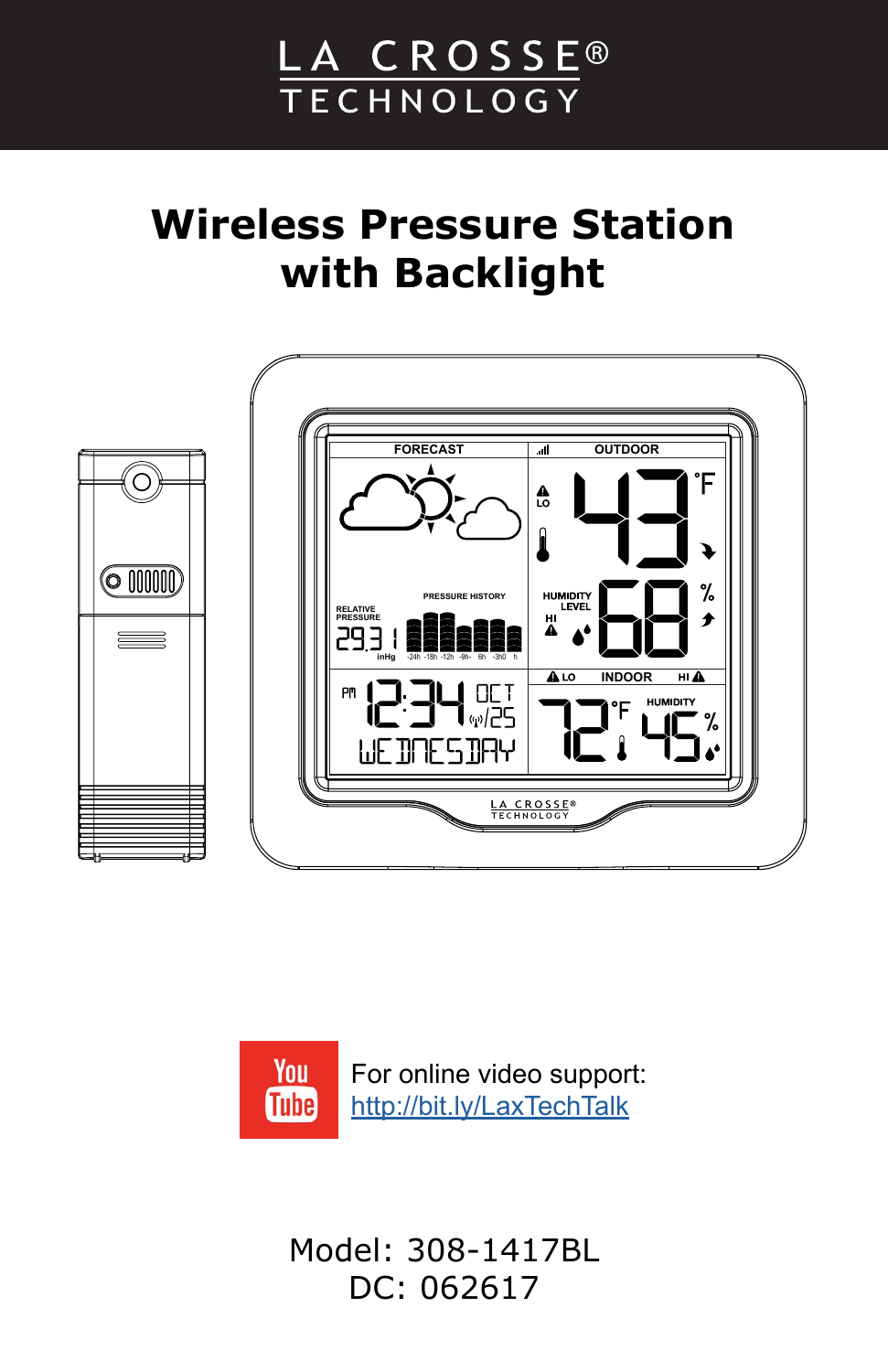# **Table of Contents**

| Button Function Explanation            | 2              |
|----------------------------------------|----------------|
|                                        | $\overline{2}$ |
|                                        | 3              |
|                                        | 3              |
|                                        | 5              |
|                                        | 6              |
|                                        | 7              |
|                                        | 7              |
| HI   LO Temperature   Humidity Records | 8              |
|                                        | 8              |
|                                        | 9              |
|                                        | 10             |
|                                        | 11             |
| Position TX141TH-Bv2 Sensor            | 11             |
|                                        | 11             |
|                                        | 11             |
|                                        | 12             |
|                                        | 12             |
|                                        | 13             |
|                                        | 14             |
|                                        | 14             |
|                                        | 15             |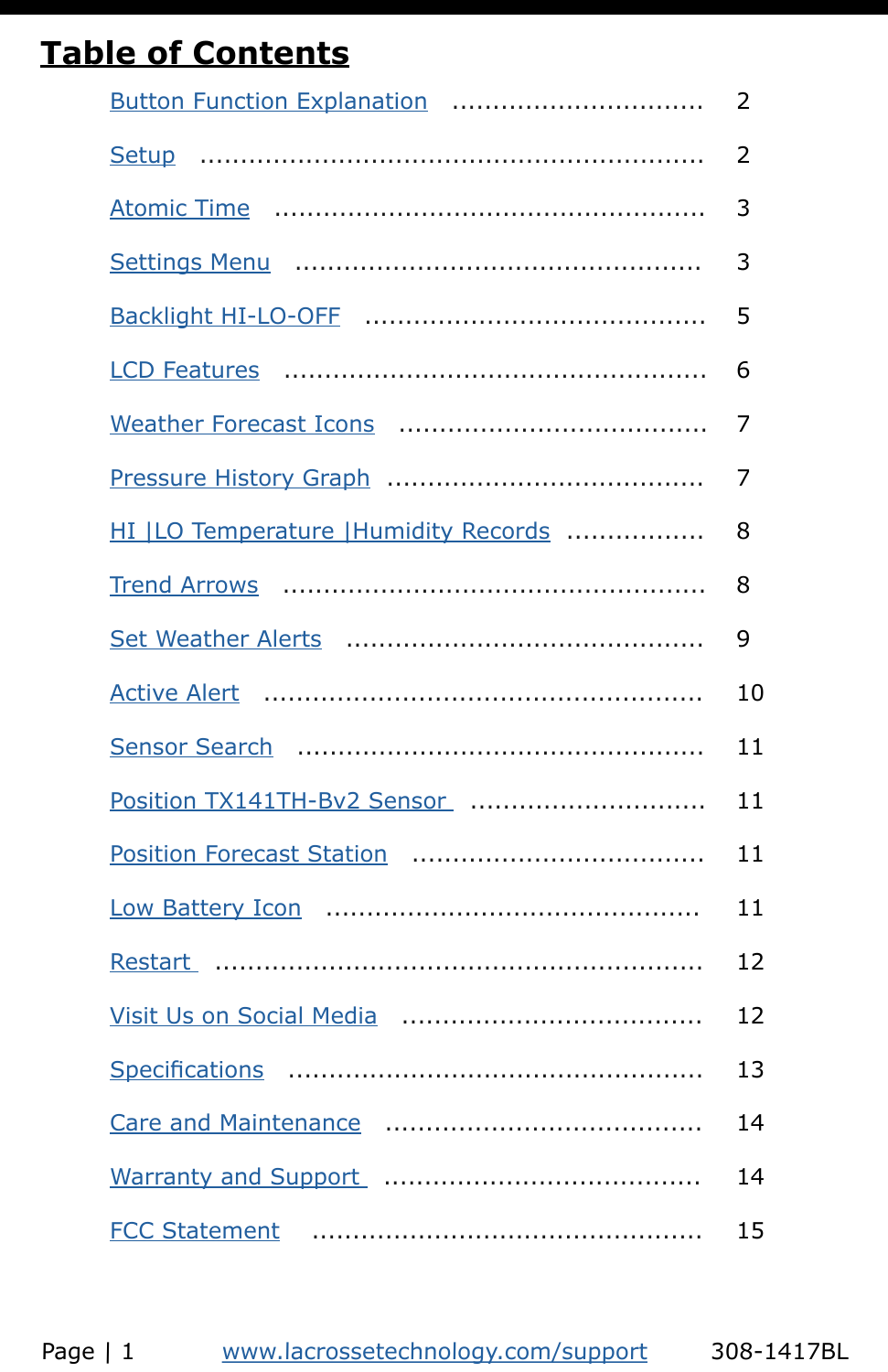# <span id="page-2-0"></span>**Button Function Explanation**

| ALERTS | <b>TEMP</b> | <b>SEARCH</b> | $\overline{\phantom{0}}$ | <b>SET</b> | LIGHT |
|--------|-------------|---------------|--------------------------|------------|-------|
|        |             |               |                          |            |       |

For better programming instructions, please note these terms for button use:

- **Press:** Press and release the designated button.
- **Hold:** Hold the button for 3 seconds then release the button.

# **Setup**

- 1. Install 2-AA batteries into the TX141TH-Bv2 sensor. The red LED light will blink when transmitting.
- 2. Insert the 5.0 volt power cable into the wall outlet, then into the station. Optional: Insert 3-AA batteries into the back of the station.
- 4. Keep sensor and weather station within 5 feet for at least 15 minutes after installing batteries. This allows the sensor and station to sync properly and ensures a strong connection.
- 5. After 15 minutes, place sensor in desired location (position sensor [page](#page-11-0) 11).
- 6. Program the station in the settings menu.



**Note:** Press the TX button inside the battery cover of the sensor to force a signal transmission.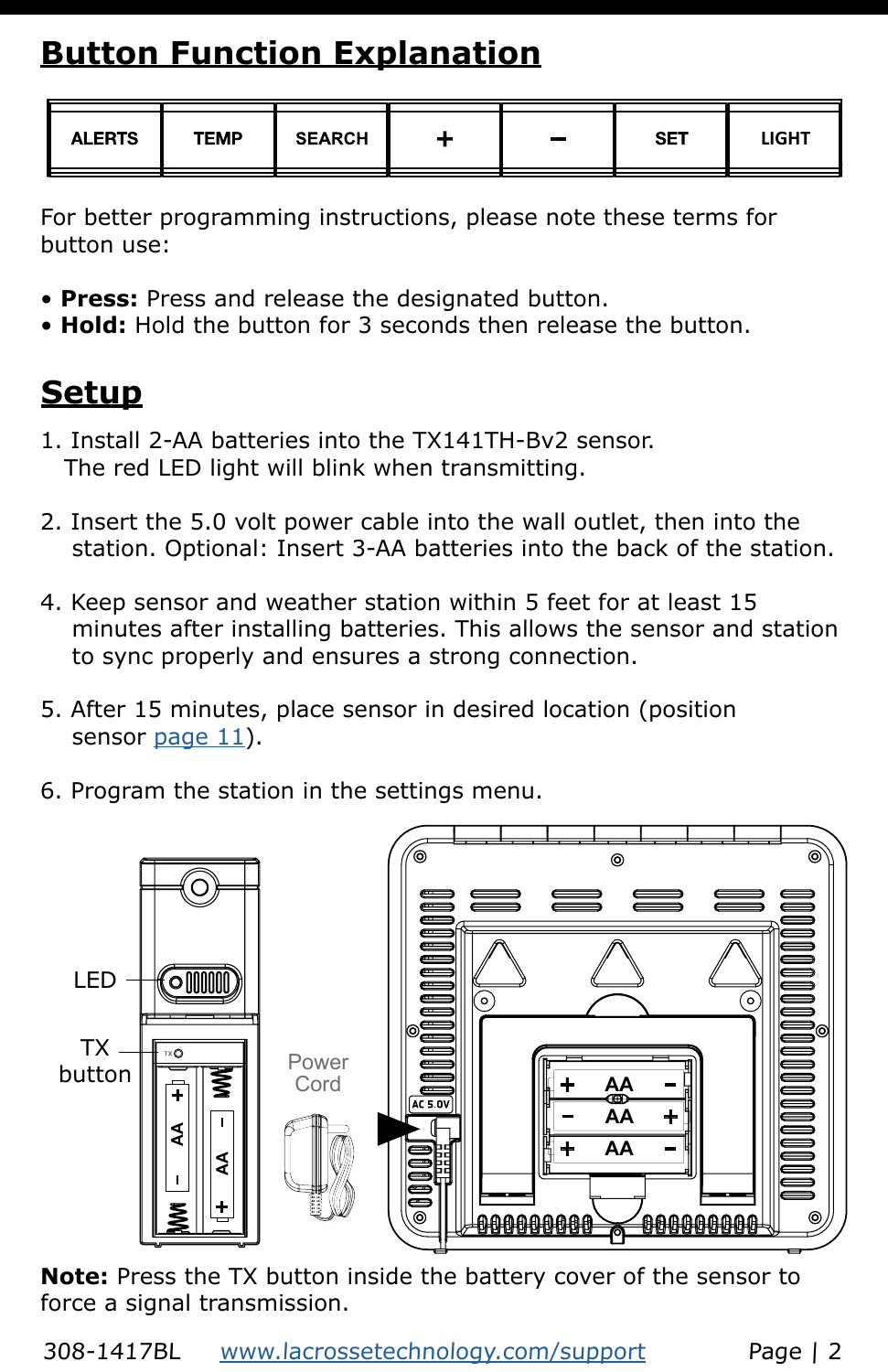# <span id="page-3-0"></span>**Atomic Time**

- The station will automatically search for the atomic time signal at UTC 7:00, 8:00, 9:00, 10:00, and 11:00.
- Press the SEARCH button to search manually, for the atomic time signal.
- Please be sure you have selected your time zone from the list in the Settings menu. When the Atomic time signal is received, the station will set to the time zone selected. Default is Eastern Time.
- For information about WWVB visit:<http://bit.ly/AtomicTime>

## **Settings Menu**

- 1. Hold the SET button to enter settings menu.
- 2. Press the  $+$  or button to adjust the flashing values.
- 3. Hold the  $+$  or buttons to adjust quickly.
- 4. Press the SET button to confirm adjustments and move to the next item.
- 5. Press the SEARCH button at any time to exit.

### **Settings menu order:**

- Language: (English, Español, Français)
- Beep ON | OFF
- Atomic ON | OFF
- DST ON | OFF (Daylight Saving Time)
- Time Zone
- Format: 12Hr | 24Hr
- Set Hour
- Minutes
- Set Year
- Set Month
- Set Date
- Temperature Fahrenheit | Celsius
- Pressure units: INHG or HPA
- Pressure number setting

**Note:** Setting the time zone ensures the time will be correct when the atomic time signal is received.

When Español is selected, the instructions on screen will be in Spanish. When Français is selected, the instructions on the screen

will be in French.

**Note:** 



**Note:** The day of the week sets automatically when year, month and date are set.

Page | 3 [www.lacrossetechnology.com/support](http://www.lacrossetechnology.com/support) 308-1417BL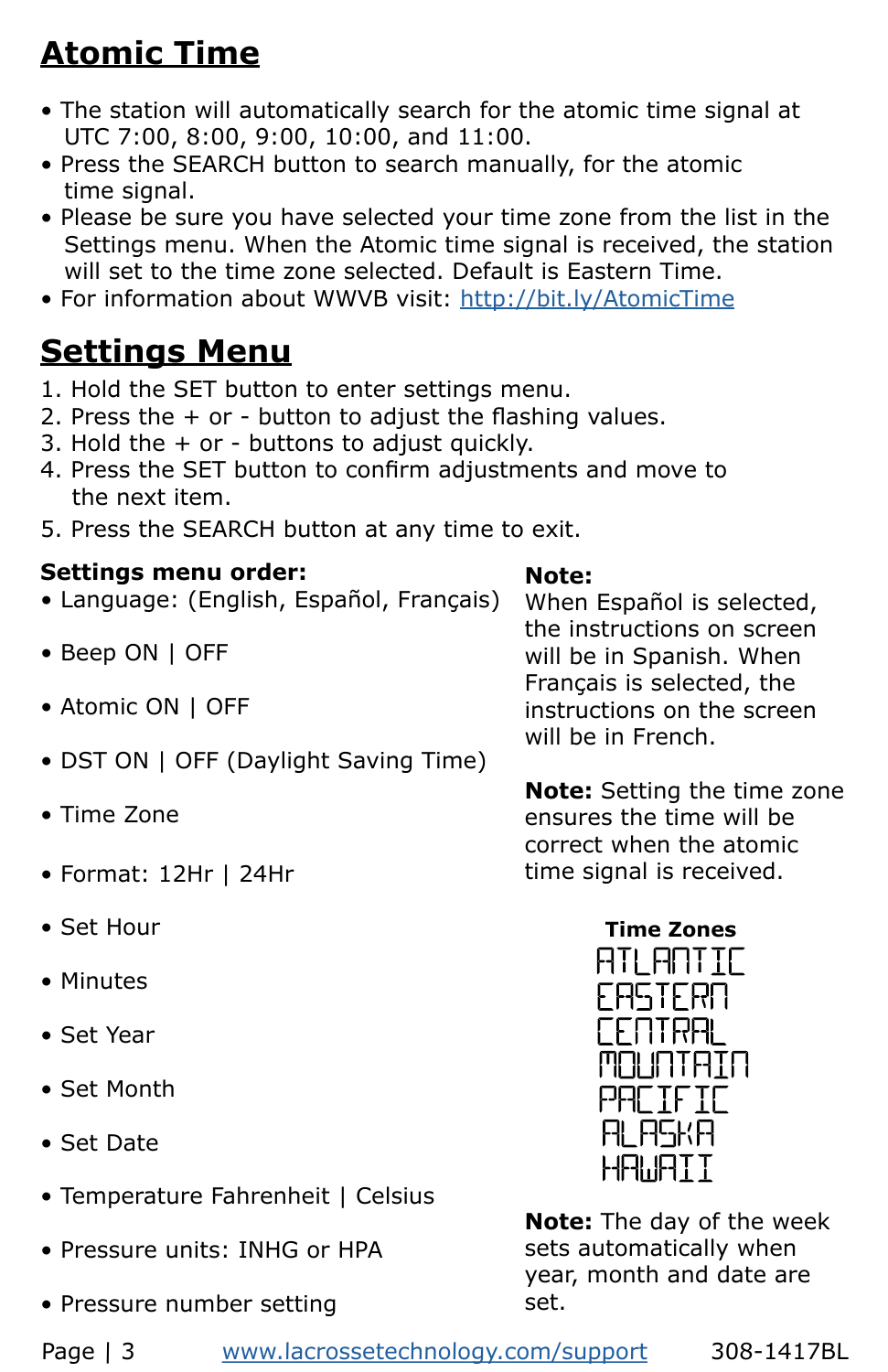| ENGLISH |  |
|---------|--|
|         |  |

## **Atomic ON | OFF DST ON | OFF**

| $\left( \mathbf{q}\right)$<br>J |  |
|---------------------------------|--|
|                                 |  |
|                                 |  |
| <b>ATOMIC</b>                   |  |
|                                 |  |



## **Set Hour Minutes**

| <b>RM</b>       |  |
|-----------------|--|
|                 |  |
|                 |  |
| <b>SET HOUR</b> |  |
|                 |  |



| - 1        |  |
|------------|--|
|            |  |
| <b>JST</b> |  |
|            |  |

## **Time Zone 12Hr | 24Hr**



| <b>MINUTES</b> |  |
|----------------|--|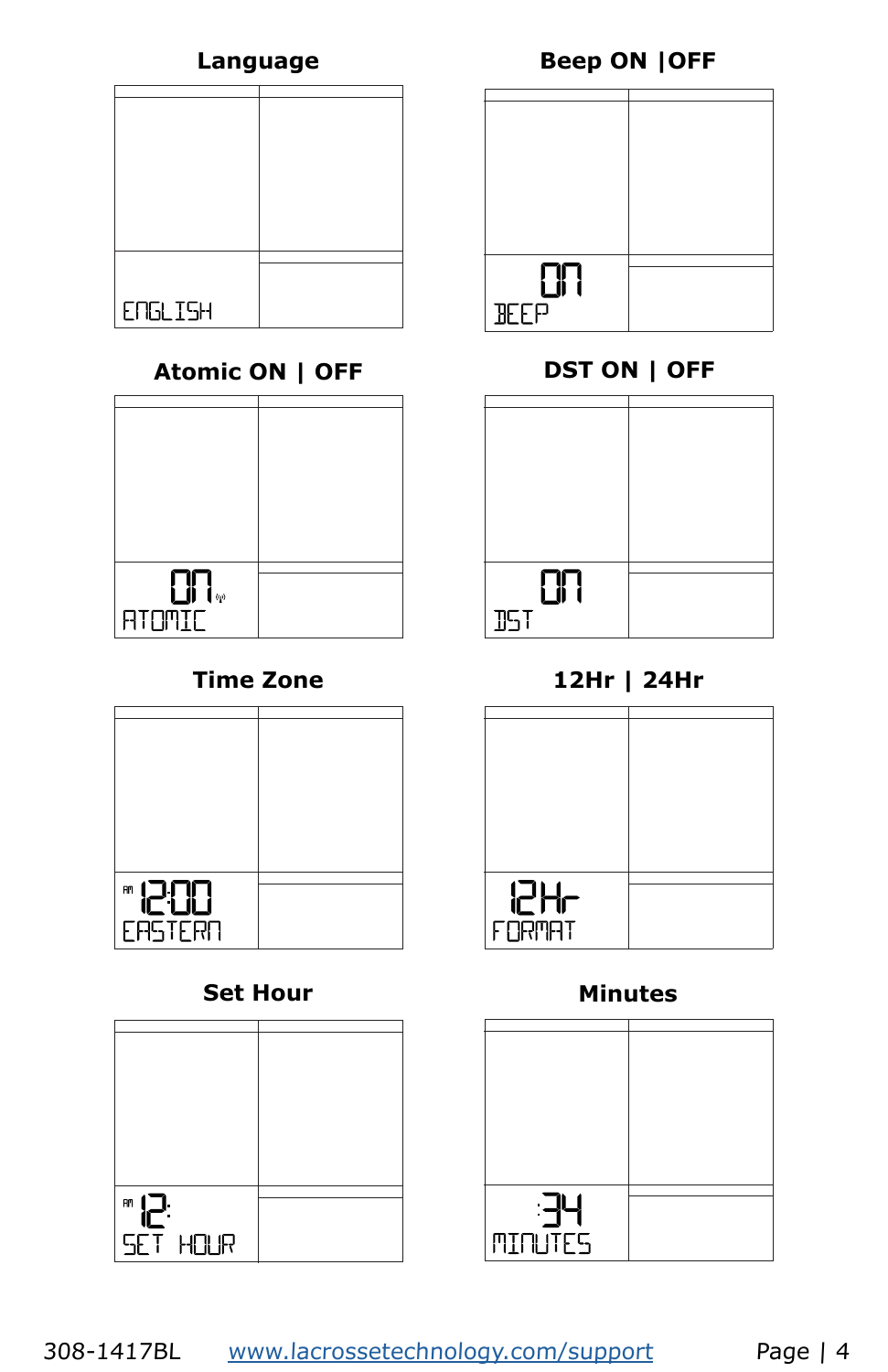

<span id="page-5-0"></span>

| Ξi             |  |
|----------------|--|
|                |  |
| 5F T 1<br>YEAR |  |

| /0 I     |  |
|----------|--|
|          |  |
| SET IRTE |  |
|          |  |

### **Pressure: INHG | HPA Pressure Number**

| <b>RELATIVE</b><br>PRESSURE |  |
|-----------------------------|--|
|                             |  |
| 293 I                       |  |
| inHg                        |  |
|                             |  |
|                             |  |
| ⊐                           |  |
|                             |  |
| <b>PRESSURE</b>             |  |
|                             |  |
|                             |  |



## **Set Date Temp** ˚**F |** ˚**C**

| 마           |  |
|-------------|--|
|             |  |
|             |  |
| <b>TEMP</b> |  |
|             |  |
|             |  |

| <b>RELATIVE</b><br>PRESSURE |  |
|-----------------------------|--|
|                             |  |
|                             |  |
| 30.Q2                       |  |
|                             |  |
|                             |  |
|                             |  |
|                             |  |
|                             |  |
|                             |  |
| PRESSURE                    |  |
|                             |  |
|                             |  |

# **Backlight HI-LO-OFF**

- When operating with the power cable, press and release the LIGHT button to adjust the white backlight.
- Intensity Levels: HI | LO | OFF
- When operating on battery power only, press the LIGHT button to activate the backlight for 10 seconds.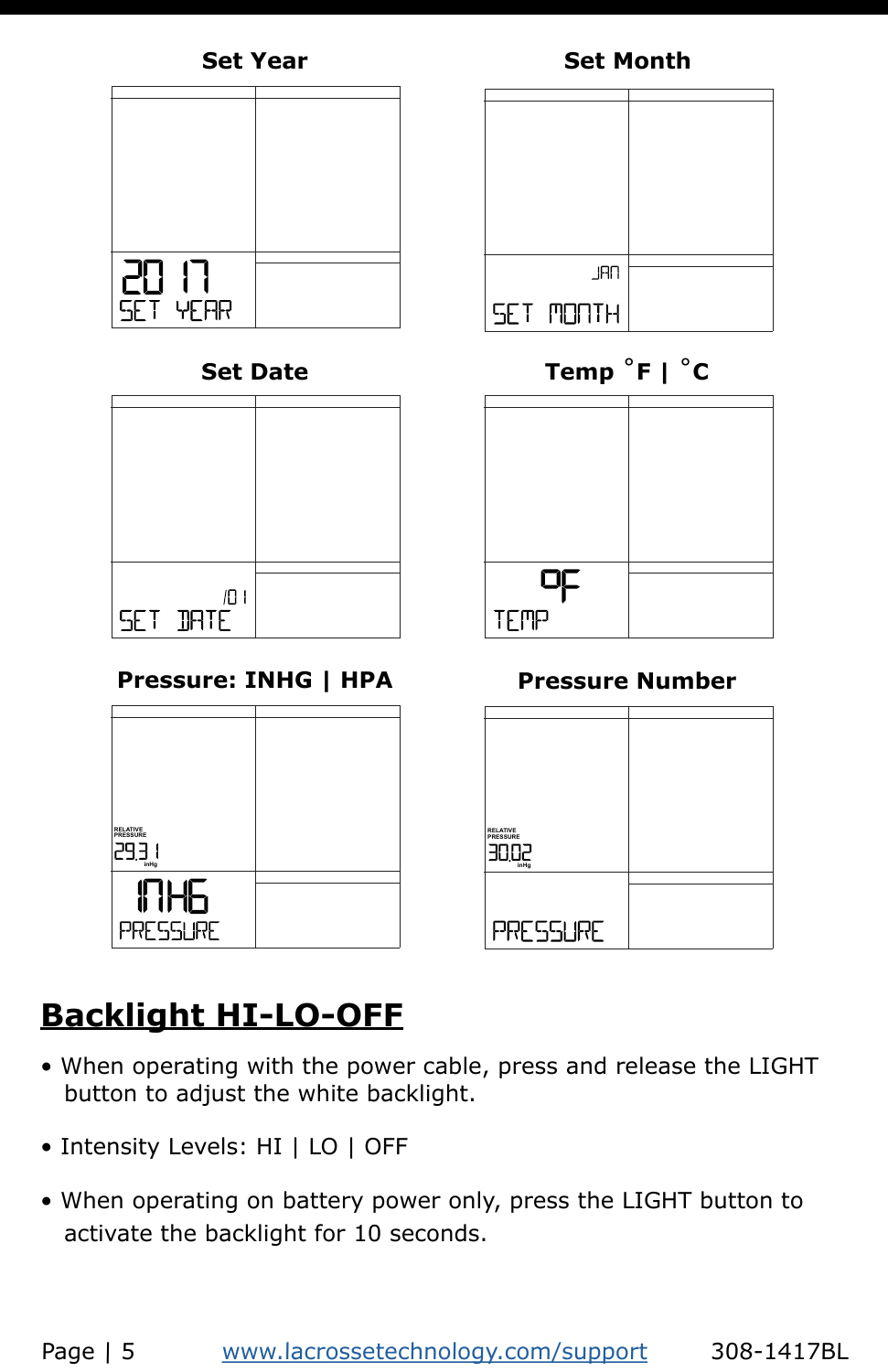# <span id="page-6-0"></span>**LCD Features**



- Forecast Icons
- **Ninin** Pressure History Graph
- $P<sub>m</sub>$ AM | PM
- $(0)$ Atomic Time
- $\blacksquare$
- Sensor Reception .d
- A HI | LO Alert Icons
- $\mathsf{F}$  Fahrenheit | Celsius
- Temperature Section Icon
- Trend Arrows
- Low Battery Icon 7% Percent Humidity
	- Humidity Section Icon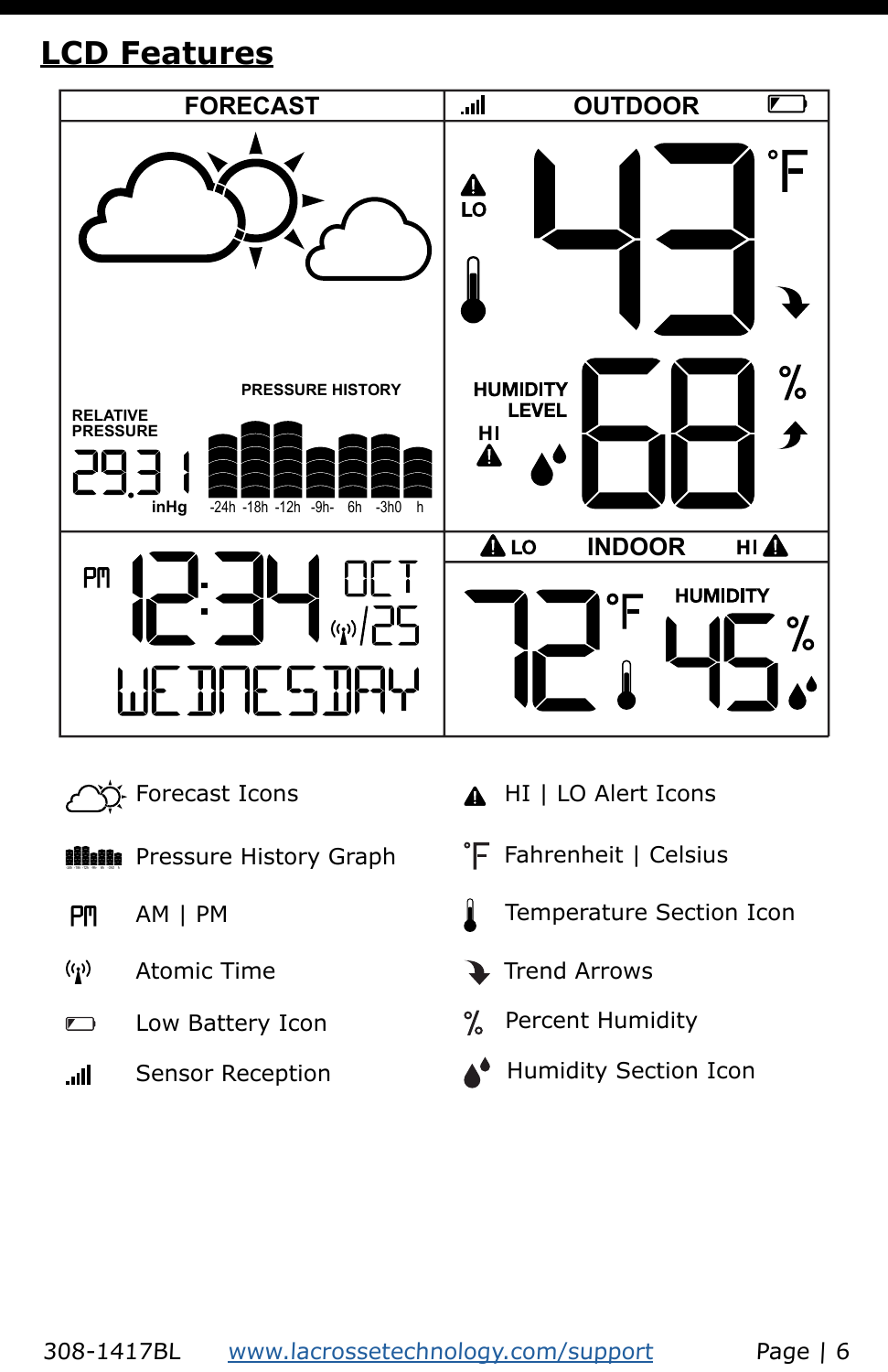# <span id="page-7-0"></span>**Weather Forecast Icons**

- The forecast icons are determined by the station's barometric pressure reading. Please allow 7-10 days for barometric calibration.
- Six forecast icons use changing atmospheric pressure to predict weather conditions for the next 12-hours with 70-75% accuracy.
- When Outdoor temperature is below 32°F and the forecast is RAIN or T-STORM, the station will display SNOW.



# **Pressure History Graph**

- Read from left to right, the Pressure History Graph indicates the rise and fall in air pressure over the past 24 hours.
- The numbers below represent the hour in which the reading was taken. Where "0h" is the current pressure level. "-3h" was the reading taken three hours ago, compared to current pressure.
- The bar chart will constantly scroll to avoid burnout of the LCD. This feature cannot be turned off.

# **PRESSURE HISTORY**

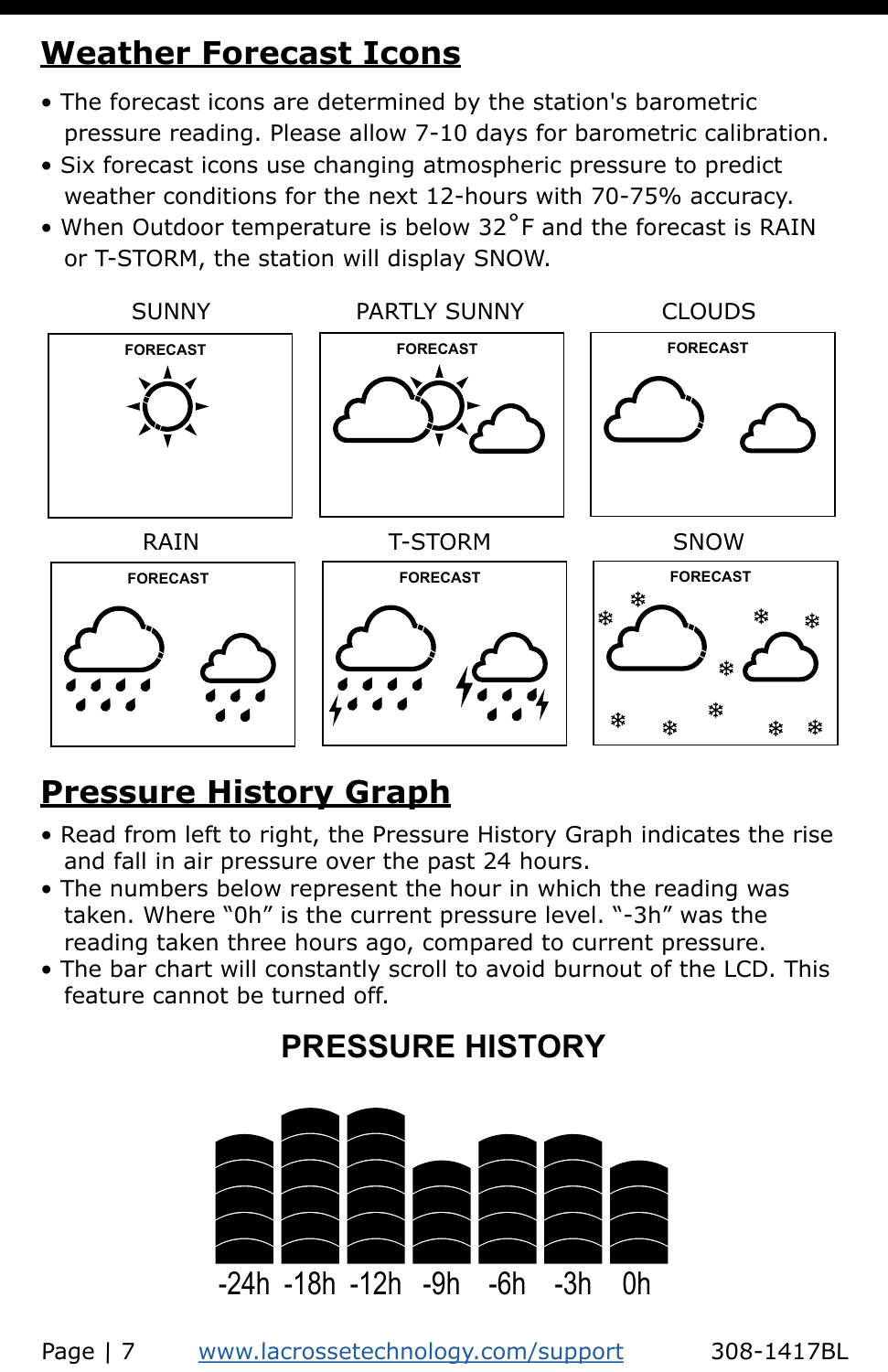# <span id="page-8-0"></span>**HI | LO Temperature | Humidity Records**

All HI/LO temperature/humidity records reset automatically at 12:00 (midnight).

- Press the TEMP button once to view HI indoor and outdoor temperature/humidity records.
- Press the TEMP button a second time to view LO indoor and outdoor temperature/humidity records.
- Press the TEMP button a third time to view outdoor Heat Index.
- Press the TEMP button a fourth time to view outdoor Dew Point.
- Press the TEMP button again to return to normal display.









# **Trend Arrows**

- The UP and DOWN arrows indicate changes in temperature and humidity over the past hour.
- They update every 15 minutes and compare data from exactly one hour prior.

**Temperature:** arrow changes every 2 degrees Fahrenheit.

**Humidity:** arrow changes every 3% RH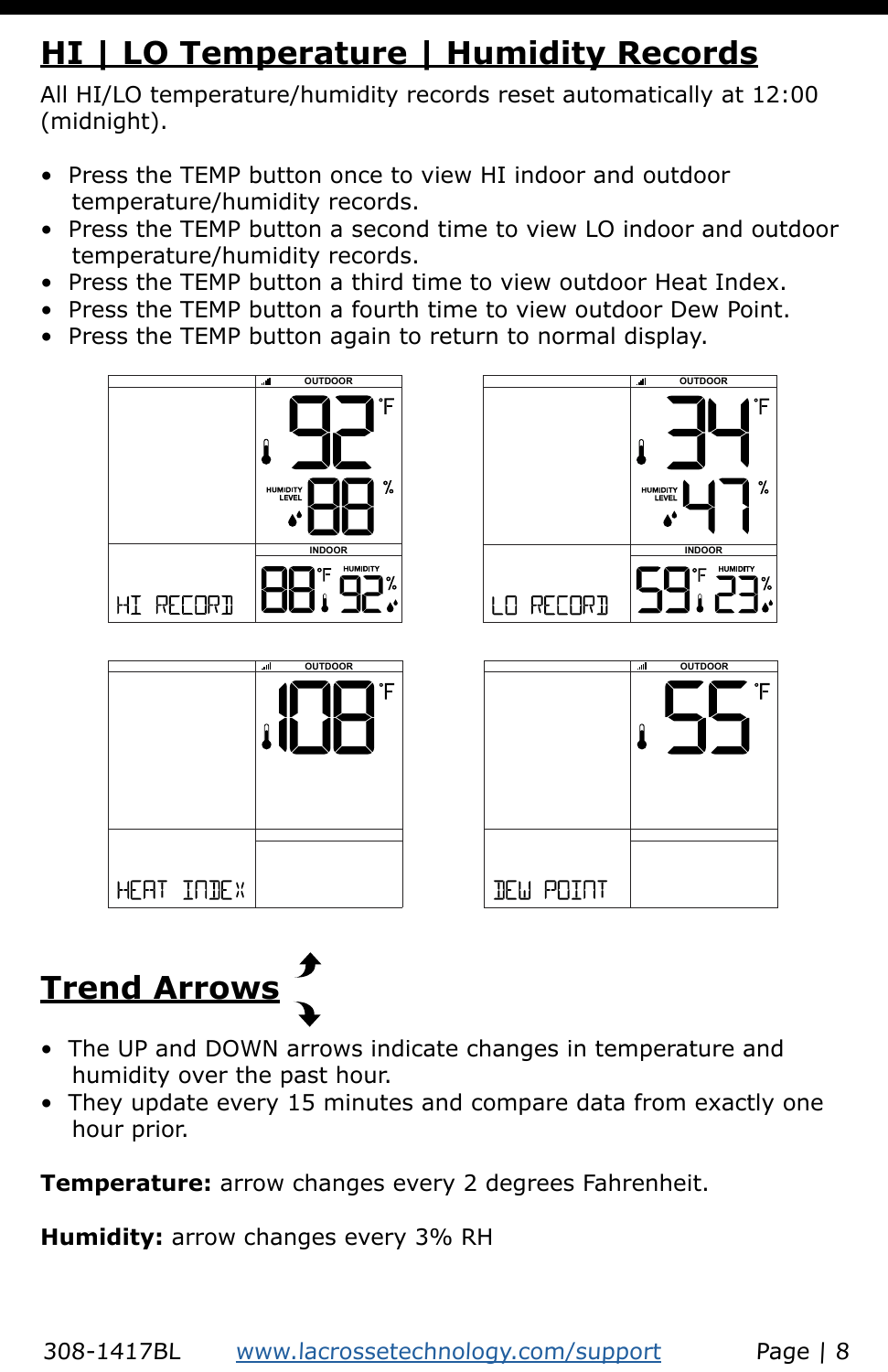# <span id="page-9-0"></span>**Set Weather Alerts**

- Hold the ALERTS button to enter alert setting menu.
- Outdoor LO ALERT ON | OFF will flash.

### **Alert ON:**

- 1. Press the + or button to arm the alert.
- 2. When the alert is armed (ON) the alert value will flash
- 3. Press the + or button to set the alert value (Hold to set quickly).
- 4. Press ALERTS button to move to next alert.
- 5. Press the SEARCH button at any time to exit.

### **Alert OFF:**

1. Alerts are OFF unless armed. If you do not wish to set an alert, simply press the ALERTS button again to move to the next alert.

### **Alert Setting Order:**

- Outdoor LOW Temperature ON/OFF
- Outdoor LOW Temperature Value -40°F-140°F (-40°C-60°C)
- Outdoor HIGH Temperature ON/OFF
- Outdoor HIGH Temperature Value -40°F-140°F (-40°C-60°C)
- Outdoor LOW Humidity ON/OFF
- Outdoor LOW Humidity Value 10%RH-99%RH
- Outdoor HIGH Humidity ON/OFF
- Outdoor HIGH Humidity Value 10%RH-99%RH
- Indoor LOW Temperature ON/OFF
- Indoor LOW Temperature Value 32°F-99°F (0°C-37°C)
- Indoor HIGH Temperature ON/OFF
- Indoor HIGH Temperature Value 32°F-99°F (0°C-37°C)
- Indoor LOW Humidity ON/OFF
- Indoor LOW Humidity Value 10%RH-99%RH
- Indoor HIGH Humidity ON/OFF
- Indoor HIGH Humidity Value 10%RH-99%RH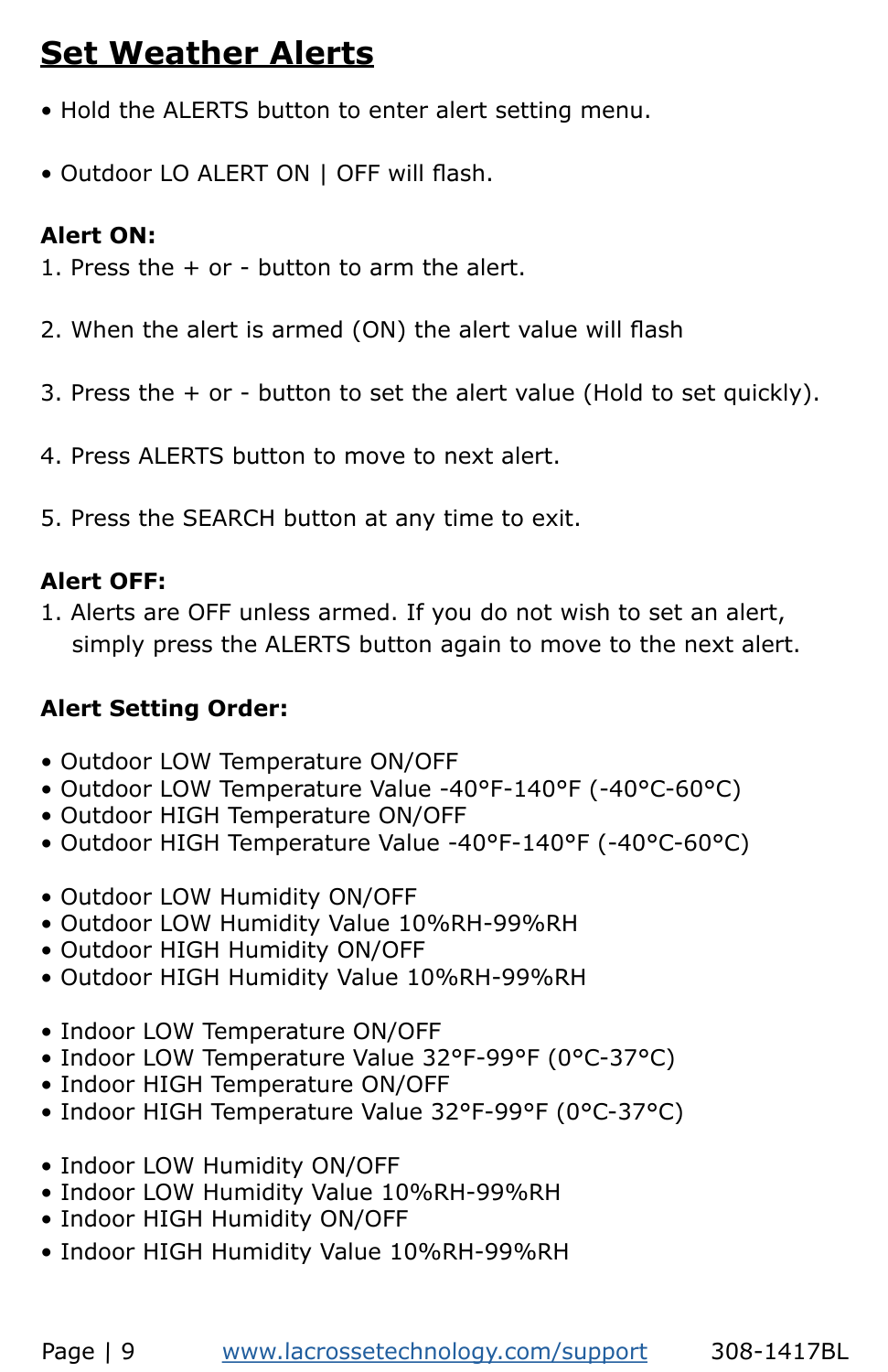<span id="page-10-0"></span>

- The alert icon will only show when the alert is active, and indicate HI or LO.
- When armed alert value is reached, station will beep 5 times, once each minute, until out of alert range.
- The flashing alert icon will indicate whether it is a LO or HI alert.
- Press any button to stop the temp alert sound.
- The alert icon will still flash while value is in alert range.

## **Disarm Alert:**

- 1. Hold the ALERTS button to enter alert setting menu.
- 2. Press the ALERTS button until you see the alert you wish to disarm.
- 3. Press the + or button to disarm the alert. The alert will not sound.
- 4. Press the SEARCH button to exit.

308-1417BL [www.lacrossetechnology.com/support](http://www.lacrossetechnology.com/support) Page | 10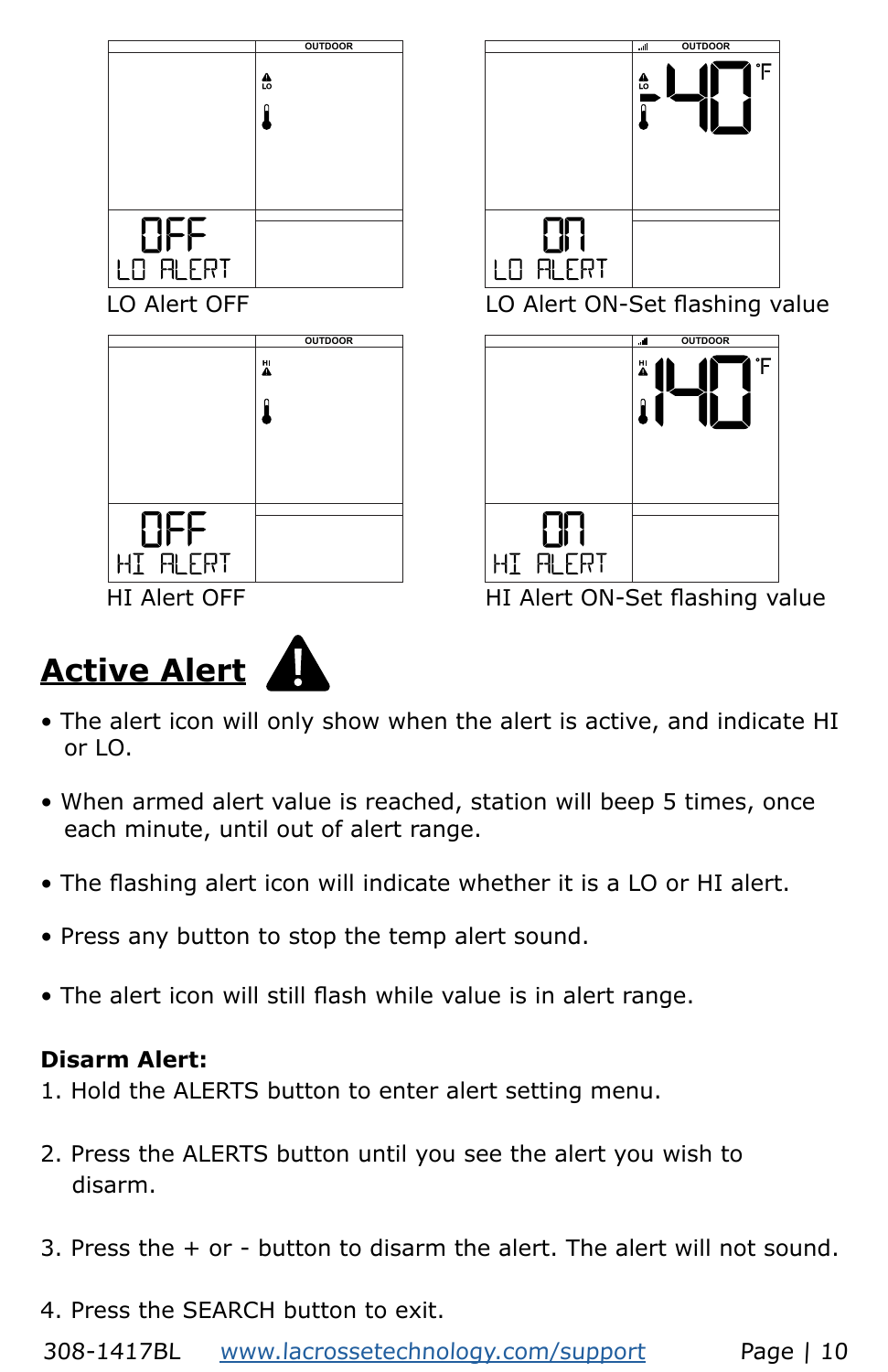# <span id="page-11-0"></span>**Sensor Search**

 $\blacksquare$ 

n II

- In normal mode hold the SEARCH button to search for sensor.
- The sensor reception icon will animate while searching for sensor.

. o 1

. . II

- The icon will be solid when the sensor is connected.
- The station will search for missing sensor for 3 minutes every hour.
- If the signal is lost, station will display the LAST DATA recorded from the sensor for 10 minutes.
- After that 10 minutes if the signal does not come back dashes will show.

# **Position [TX141TH-B](https://www.lacrossetechnology.com/tx141th-bv2-temperature-humidity-sensor)v2 Sensor**

- To mount the sensor, use the hole at the top to either hang it from the back using a nail, or insert one mounting screw through the front
- Mount the TX141TH-Bv2 sensor on a north-facing wall or in any shaded area. Under an eave or deck rail is preferred.
- The maximum wireless transmission range to the weather station is over 330 feet (100 meters) in open air, not including walls or floors.
- Be sure the sensor is mounted vertically, to allow moisture to drain out properly.
- Watch sensor mounting video: [http://bit.ly/TH\\_SensorMounting](http://bit.ly/TH_SensorMounting)

# **Position Weather Station**

- Pull out the stand and place on a flat surface.
- Or use the three hanging holes on the back to mount on a wall.
- Choose a location 6 feet or more away from electronics such as cordless phones, gaming systems, televisions, microwaves, routers, etc.
- Place within range of the outdoor sensors (330 ft, 100m open air).
- Obstacles such as walls, windows, stucco, concrete, and large metal objects can reduce the range.

# **Low Battery Icon**

- By indoor humidity; replace batteries in station.
- By outdoor temperature; replace batteries in the sensor.

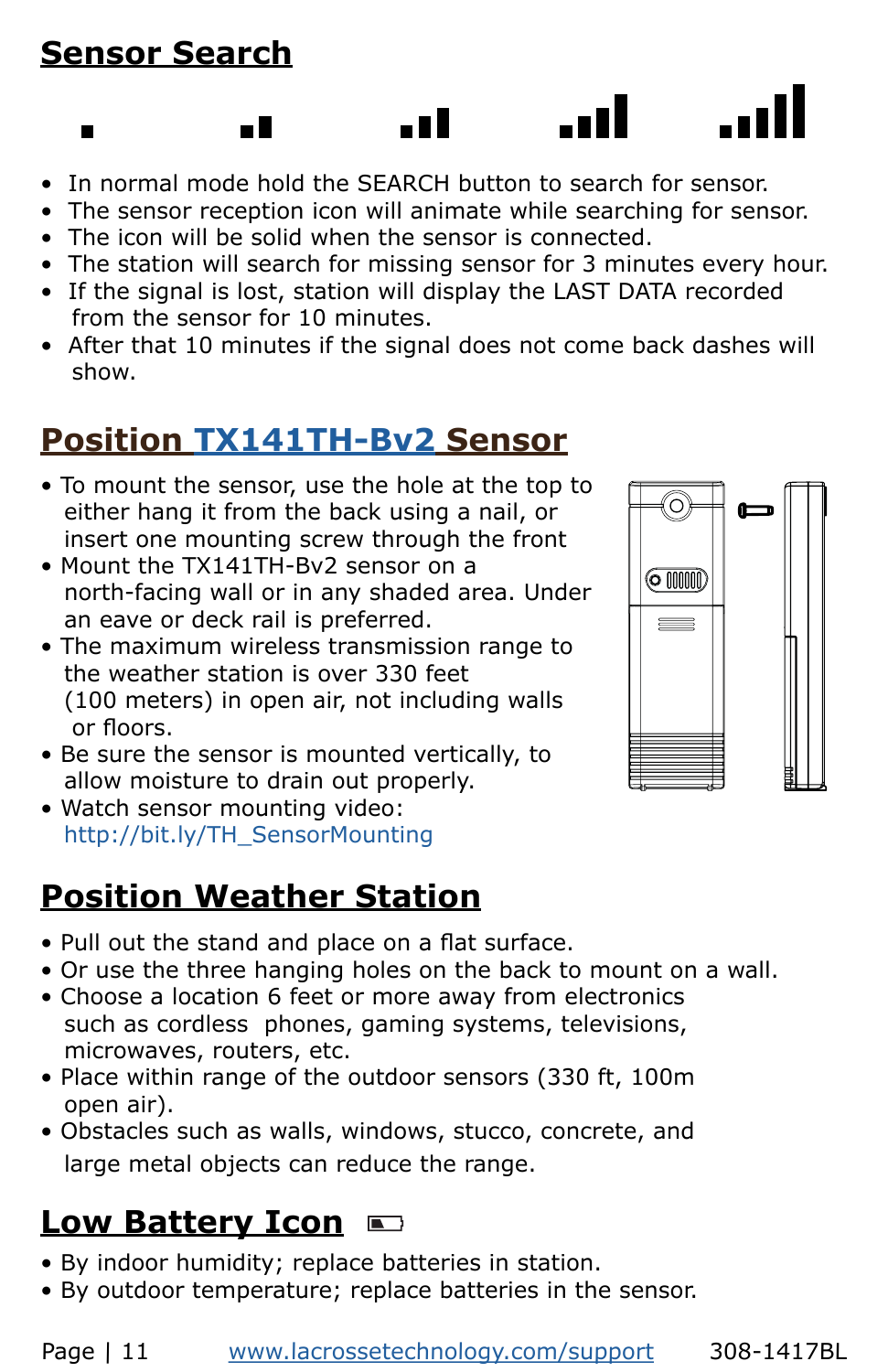## <span id="page-12-0"></span>**Restart**

A factory restart of the station returns it to default settings, and "out of the box" condition and may resolve connection issues.

- 1. Be sure there are fresh batteries in the sensor and station.
- 2. Hold the ALERTS and LIGHT button together for 5 seconds to restart the station.

# **Visit Us on Social Media**

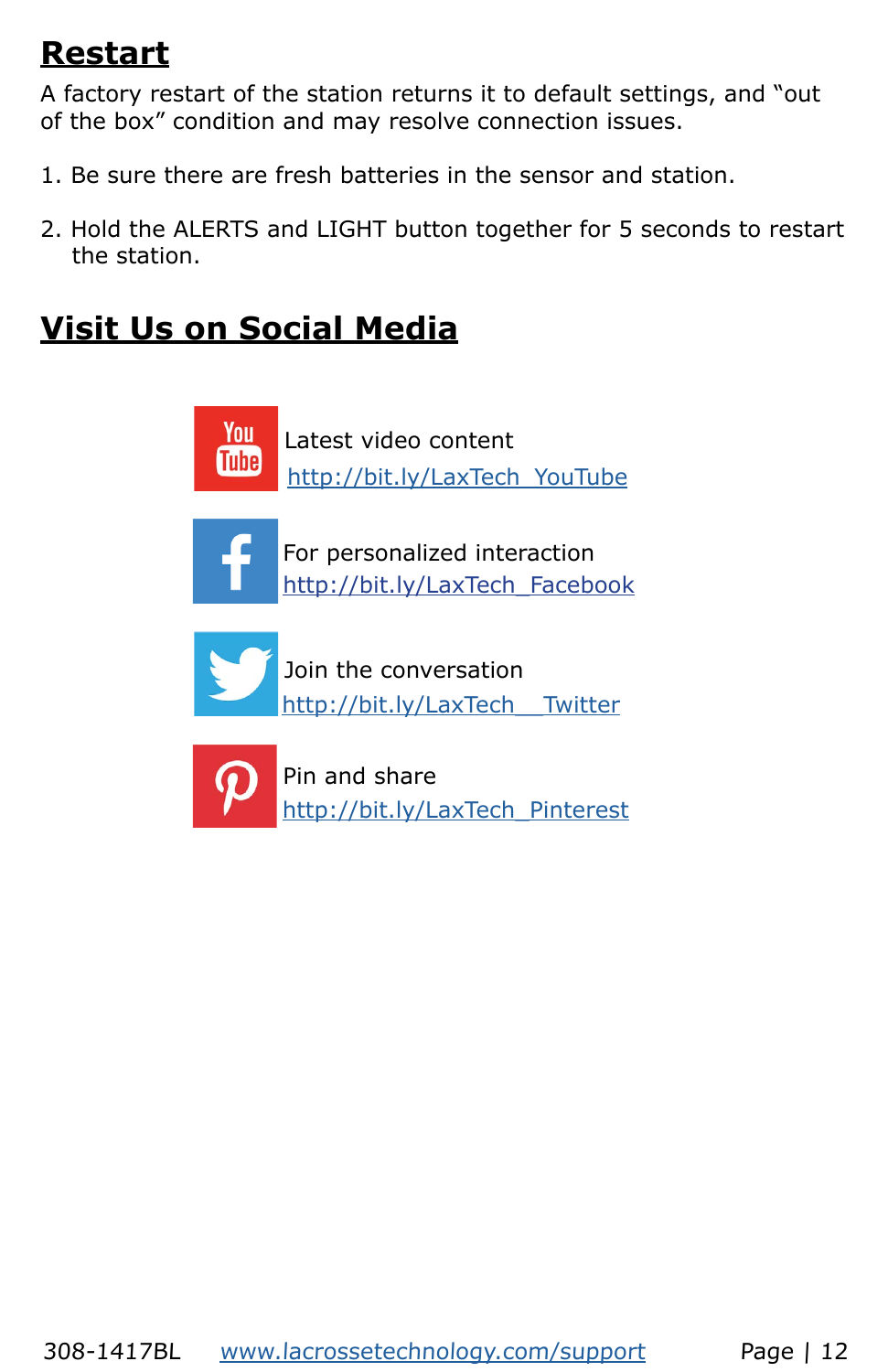# <span id="page-13-0"></span>**Specifications**

| <b>Indoor</b>                  |                                                                                                                                      |
|--------------------------------|--------------------------------------------------------------------------------------------------------------------------------------|
| <b>Temperature Range</b>       | 32°F to 99°F (0°C to 37°C)<br>.When above 99°F (37°C) temperature shows "HI";<br>.When below 32°F (0°C) temperature displays "LO".   |
| <b>Humidity Range</b>          | 10% to 99% RH                                                                                                                        |
| <b>Update Interval</b>         | About every 60 seconds                                                                                                               |
| <b>Relative Pressure Range</b> | 23.62 to 32.48 inHg (800 to 1100 hPa)                                                                                                |
| <b>Update Interval</b>         | About every 12 minutes                                                                                                               |
| <b>Thermo-hygro Sensor</b>     |                                                                                                                                      |
| <b>Temperature Range</b>       | -40°F to 140°F (-40°C to 60°C)<br>Note: When temperatures are colder than -22°F<br>(30°C) it is recommended to use lithium batteries |
| <b>Humidity Range</b>          | 10% to 99% RH                                                                                                                        |
| <b>Update Interval</b>         | About every 51 seconds                                                                                                               |
| <b>Transmission Range</b>      | over 330 feet (100 meters)                                                                                                           |
| Power                          |                                                                                                                                      |
| <b>Weather Station</b>         | 5.0 Volt 500mA adapter included (Primary)                                                                                            |
|                                | AC6: GPU280500150WAOO                                                                                                                |
|                                | Optional: 3-AA, IEC, LR6 batteries (not included)                                                                                    |
| <b>TX141TH-Bv2 Sensor</b>      | 2 AA LR6, IEC batteries (not included)                                                                                               |
| <b>Battery Life</b>            |                                                                                                                                      |
| <b>Weather Station</b>         | over 12 months with reputable batteries                                                                                              |
| TX141TH-Bv2 Sensor             | over 24 months with reputable batteries                                                                                              |
| <b>Dimensions</b>              |                                                                                                                                      |
| <b>Weather Station</b>         | 6.88" L x 1.33" W x 6.37" H                                                                                                          |
|                                | (17.5cm L x 3.4cm W x 16.2cm H)                                                                                                      |
| <b>TX141TH-Bv2 Sensor</b>      | 1.57" L x 0.79" W x 5.12" H<br>(4.0cm L x 2.0cm W x 13.0cm H)                                                                        |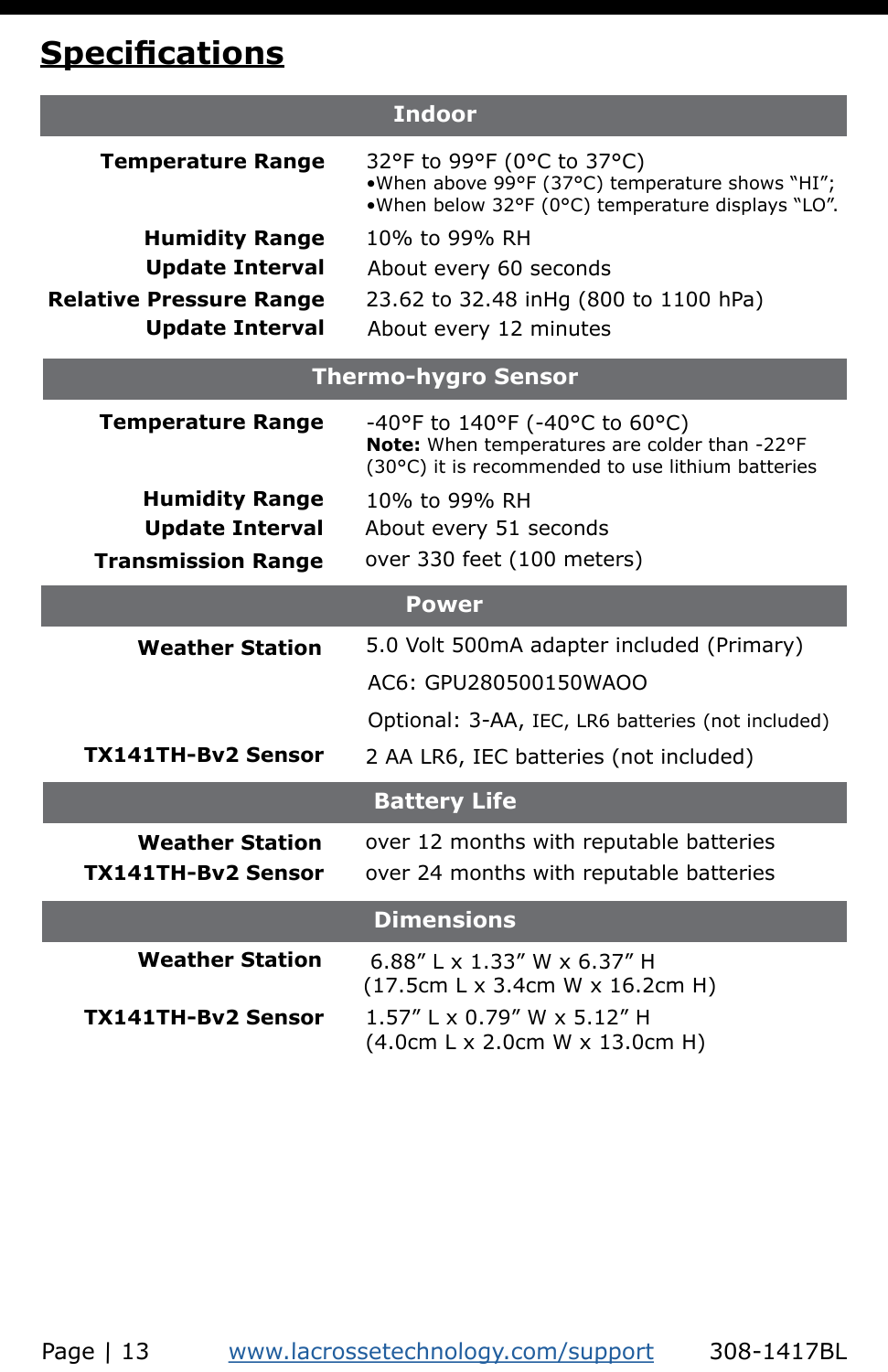# <span id="page-14-0"></span>**Care and Maintenance**

- Do not mix old and new batteries.
- Do not mix Alkaline, Standard, Lithium, or Rechargeable Batteries.
- Always purchase the correct size and grade of battery most suitable for intended use.
- Replace all batteries of a set at the same time.
- Clean the battery contacts and also those of the device prior to battery installation.
- Ensure the batteries are installed with correct polarity (+ and -).
- Remove batteries from equipment when it is not used for an extended period of time.
- Promptly remove expired batteries.

## **Warranty and Support**

La Crosse Technology, Ltd. provides a 1-year limited time warranty (from date of purchase) on this product relating to manufacturing defects in materials & workmanship.

Before returning a product, please contact our friendly customer support with questions or visit our online help:

Phone: 1-608-782-1610

Online Product Support and Registration: [www.lacrossetechnology.com/support](http://www.lacrossetechnology.com/support) 

View full warranty details online at: [www.lacrossetechnology.com/warranty\\_info.pdf](http://www.lacrossetechnology.com/warranty_info.pdf)